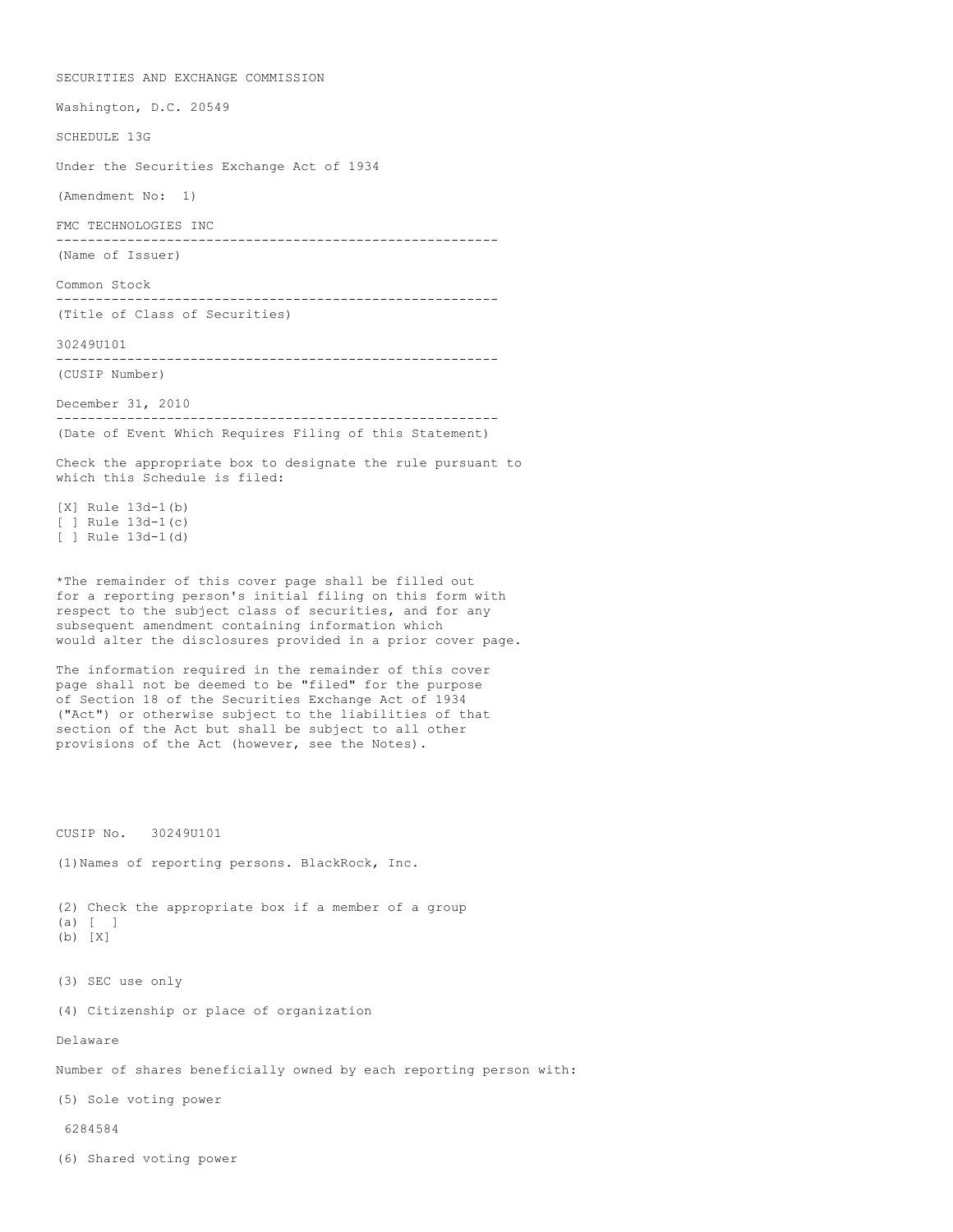None

See Cover Page

(7) Sole dispositive power 6284584 (8) Shared dispositive power None (9) Aggregate amount beneficially owned by each reporting person 6284584 (10) Check if the aggregate amount in Row (9) excludes certain shares (11) Percent of class represented by amount in Row 9 5.25% (12) Type of reporting person HC Item 1. Item 1(a) Name of issuer: ----------------------------------------------------------------------- FMC TECHNOLOGIES INC Item 1(b) Address of issuer's principal executive offices: ----------------------------------------------------------------------- 1803 Gears Road Houston TX 77067 Item 2. 2(a) Name of person filing: ---------------------------------------------------------------------- BlackRock, Inc. 2(b) Address or principal business office or, if none, residence: ----------------------------------------------------------------------- BlackRock Inc. 40 East 52nd Street New York, NY 10022 2(c) Citizenship: -------------------------------------------------------------------- See Item 4 of Cover Page 2(d) Title of class of securities: ------------------------------------------------------------------- Common Stock 2(e) CUSIP No.: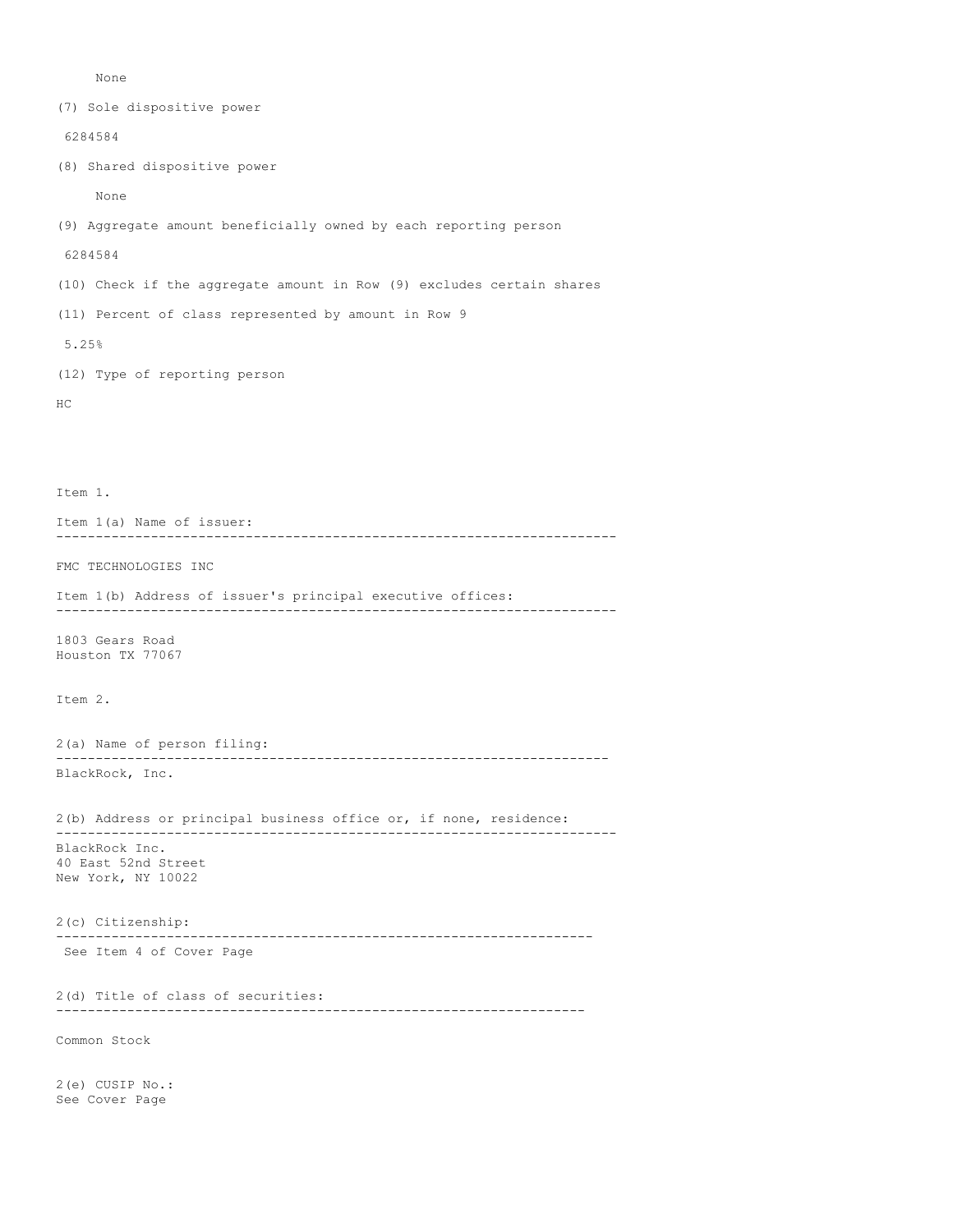Item 3.

If this statement is filed pursuant to Rules  $13d-1(b)$ , or  $13d-2(b)$  or  $(c)$ , check whether the person filing is a: [ ] Broker or dealer registered under Section 15 of the Act; [ ] Bank as defined in Section 3(a)(6) of the Act; [ ] Insurance company as defined in Section 3(a)(19) of the Act; [ ] Investment company registered under Section 8 of the Investment Company Act of 1940; [ ] An investment adviser in accordance with Rule  $13d-1$  (b) (1) (ii) (E); [ ] An employee benefit plan or endowment fund in accordance with Rule  $13d-1(b)(1)(ii)(F);$ [X] A parent holding company or control person in accordance with Rule  $13d-1(b)(1)(ii)(G);$ [ ] A savings associations as defined in Section 3(b) of the Federal Deposit Insurance Act (12 U.S.C. 1813); [ ] A church plan that is excluded from the definition of an investment company under section 3(c)(14) of the Investment Company Act of 1940; [ ] A non-U.S. institution in accordance with Rule 240.13d-1(b)(1)(ii)(J); [ ] Group, in accordance with Rule 240.13d-1(b)(1)(ii)(K). If filing as a non-U.S. institution in accordance with Rule  $240.13d-1$ (b)(1)(ii)(J), please specify the type of institution: Item 4. Ownership Provide the following information regarding the aggregate number and percentage of the class of securities of the issuer identified in Item 1. Amount beneficially owned: 6284584 Percent of class 5.25% Number of shares as to which such person has: Sole power to vote or to direct the vote 6284584 Shared power to vote or to direct the vote None Sole power to dispose or to direct the disposition of 6284584 Shared power to dispose or to direct the disposition of None

Item 5.

Ownership of 5 Percent or Less of a Class. If this statement is being filed to report the fact that as of the date hereof the reporting person has ceased to be the beneficial owner of more than 5 percent of the class of securities, check the following [ ].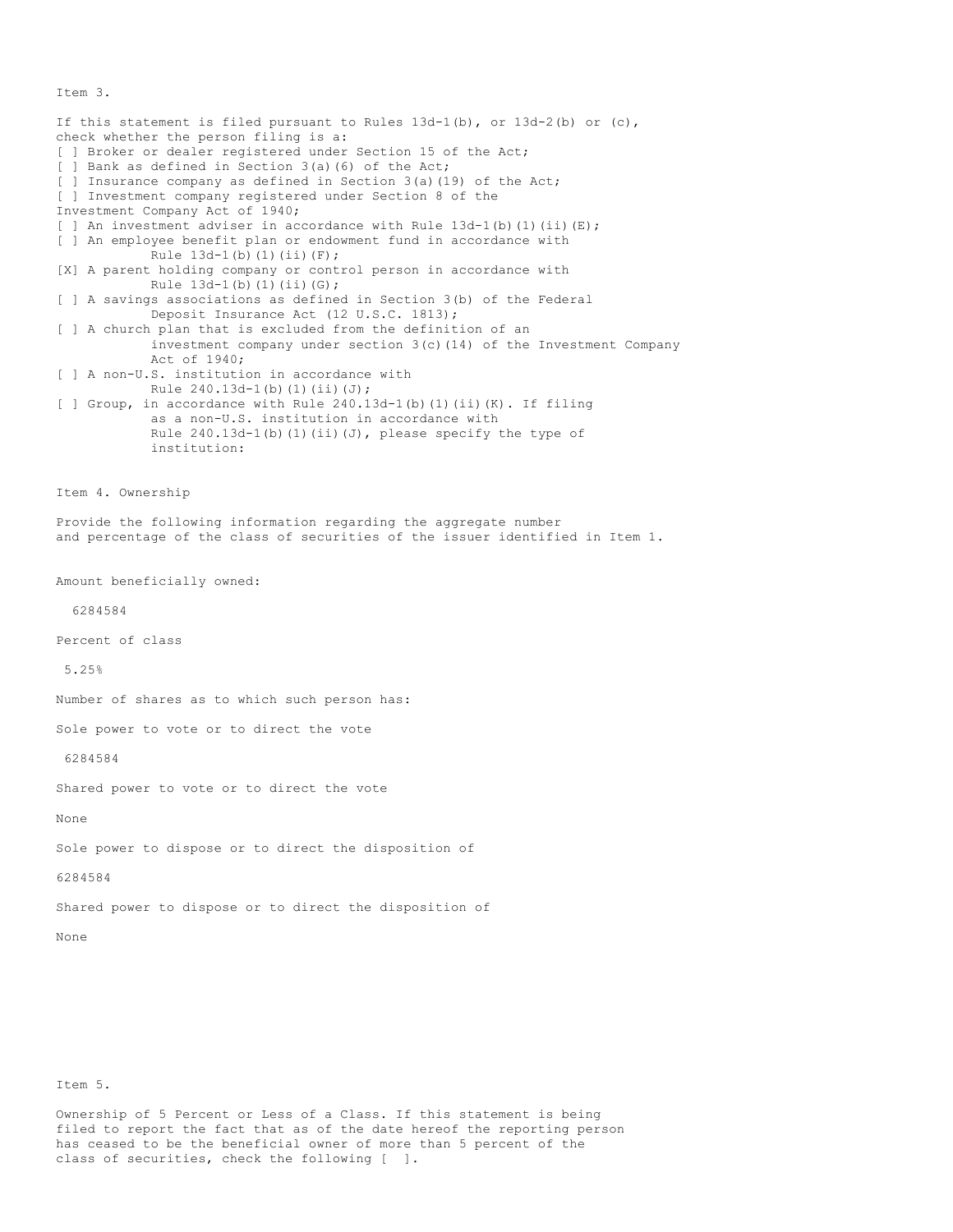Item 6. Ownership of More than 5 Percent on Behalf of Another Person

If any other person is known to have the right to receive or the power to direct the receipt of dividends from, or the proceeds from the sale of, such securities, a statement to that effect should be included in response to this item and, if such interest relates to more than 5 percent of the class, such person should be identified. A listing of the shareholders of an investment company registered under the Investment Company Act of 1940 or the beneficiaries of employee benefit plan, pension fund or endowment fund is not required.

Various persons have the right to receive or the power to direct the receipt of dividends from, or the proceeds from the sale of the common stock of FMC TECHNOLOGIES INC. No one person's interest in the common stock of FMC TECHNOLOGIES INC is more than five percent of the total outstanding common shares.

Item 7. Identification and Classification of the Subsidiary Which Acquired the Security Being Reported on by the Parent Holding Company or Control Person.

## See Exhibit A

Item 8. Identification and Classification of Members of the Group

If a group has filed this schedule pursuant to Rule  $13d-1$  (b) (ii)(J), so indicate under Item 3(j) and attach an exhibit stating the identity and Item 3 classification of each member of the group. If a group has filed this schedule pursuant to Rule  $13d-1(c)$  or Rule  $13d-1(d)$ , attach an exhibit stating the identity of each member of the group.

#### Item 9. Notice of Dissolution of Group

Notice of dissolution of a group may be furnished as an exhibit stating the date of the dissolution and that all further filings with respect to transactions in the security reported on will be filed, if required, by members of the group, in their individual capacity.

See Item 5.

# Item 10. Certifications

By signing below I certify that, to the best of my knowledge and belief, the securities referred to above were acquired and are held in the ordinary course of business and were not acquired and are not held for the purpose of or with the effect of changing or influencing the control of the issuer of the securities and were not acquired and are not held in connection with or as a participant in any transaction having that purpose or effect.

Signature.

After reasonable inquiry and to the best of my knowledge and belief, I certify that the information set forth in this statement is true, complete and correct.

Dated: January 21, 2011 BlackRock, Inc.

Signature: Matthew J. Fitzgerald

-------------------------------------------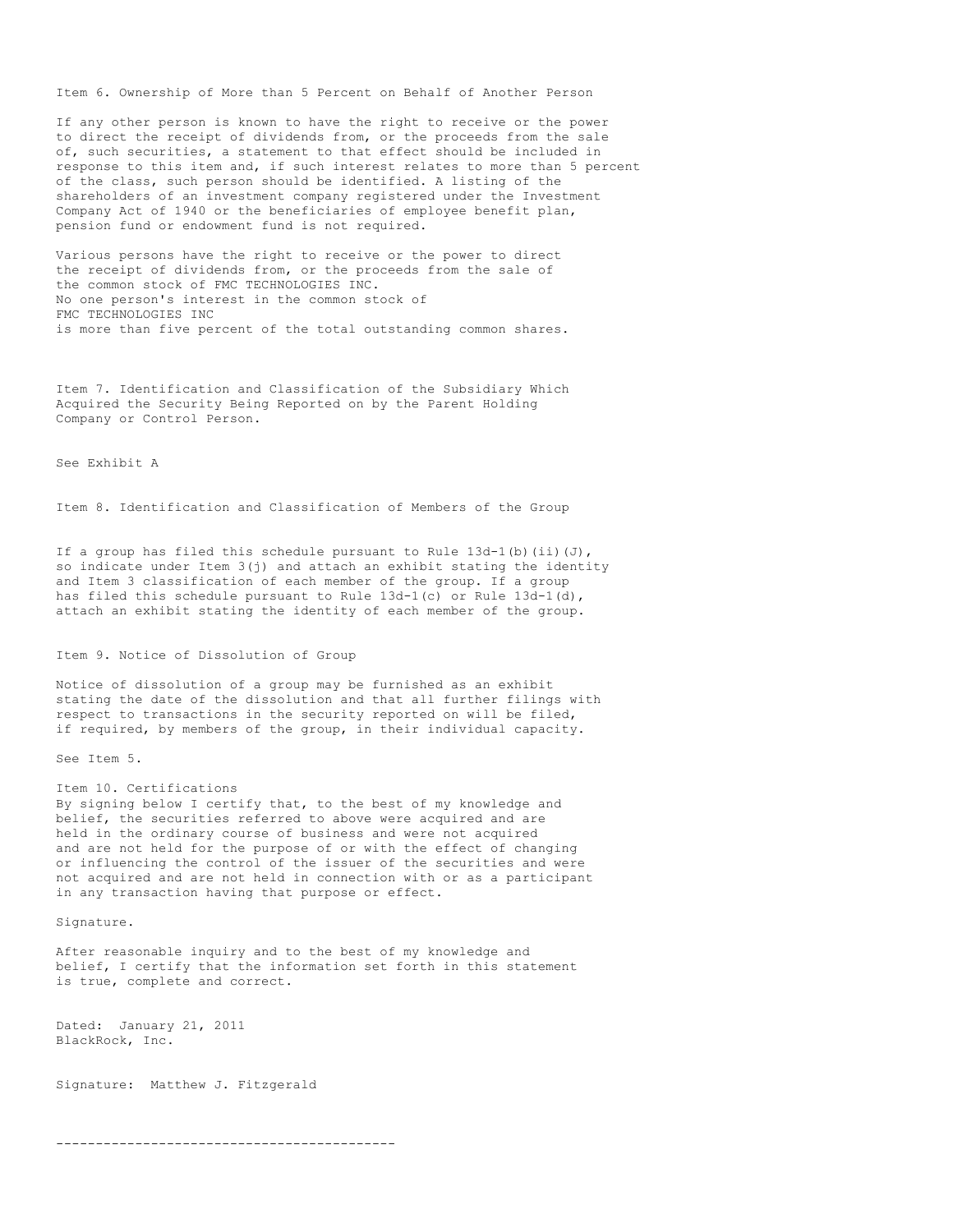The original statement shall be signed by each person on whose behalf the statement is filed or his authorized representative. If the statement is signed on behalf of a person by his authorized representative other than an executive officer or general partner of the filing person, evidence of the representative's authority to sign on behalf of such person shall be filed with the statement, provided, however, that a power of attorney for this purpose which is already on file with the Commission may be incorporated by reference. The name and any title of each person who signs the statement shall be typed or printed beneath his signature.

Attention: Intentional misstatements or omissions of fact constitute Federal criminal violations (see 18 U.S.C. 1001).

Exhibit A

## Subsidiary

BlackRock Japan Co. Ltd. BlackRock Advisors (UK) Limited BlackRock Institutional Trust Company, N.A. BlackRock Fund Advisors BlackRock Asset Management Canada Limited BlackRock Asset Management Australia Limited BlackRock Advisors, LLC BlackRock Financial Management, Inc. BlackRock Investment Management, LLC BlackRock Investment Management (Australia) Limited BlackRock (Netherlands) B.V. BlackRock Fund Managers Limited BlackRock Asset Management Ireland Limited BlackRock International Limited BlackRock Investment Management (UK) Limited

\*Entity beneficially owns 5% or greater of the outstanding shares of the security class being reported on this Schedule 13G. Exhibit B

## POWER OF ATTORNEY

The undersigned, BLACKROCK, INC., a corporation duly organized under the laws of the State of Delaware, United States (the "Company"), does hereby make, constitute and appoint each of Robert Connolly, Howard Surloff, Edward Baer, Bartholomew Battista, Daniel Waltcher, Karen Clark, John Stelley, Denis Molleur, Daniel Ronnen, Brian Kindelan, Nicholas Hall, Con Tzatzakis , John Blevins, Rick F. Froio and Matthew Fitzgerald acting severally, as its true and lawful attorneys-in-fact, for the purpose of, from time to time, executing in its name and on its behalf, whether the Company is acting individually or as representative of others, any and all documents, certificates, instruments, statements, other filings and amendments to the foregoing (collectively, "documents") determined by such person to be necessary or appropriate to comply with ownership or control-person reporting requirements imposed by any United States or non-United States governmental or regulatory authority, including without limitation Forms 3, 4, 5, 13D, 13F and 13G and any amendments to any of the foregoing as may be required to be filed with the Securities and Exchange Commission, and delivering, furnishing or filing any such documents with the appropriate governmental, regulatory authority or other person, and giving and granting to each such attorney-in-fact power and authority to act in the premises as fully and to all intents and purposes as the Company might or could do if personally present by one of its authorized